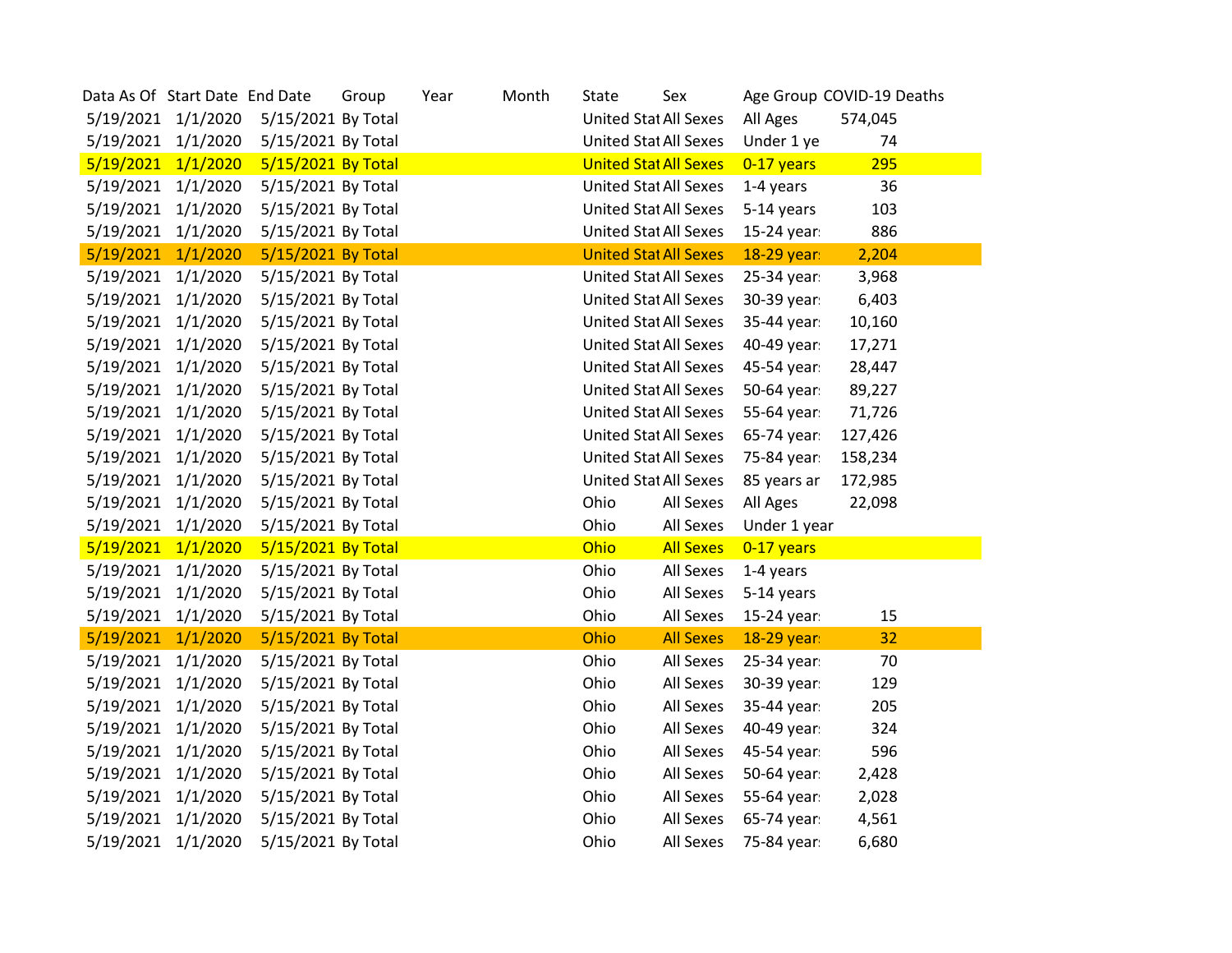| 5/19/2021          | 1/1/2020 | 5/15/2021 By Total | Ohio | All Sexes | 85 years ar  | 7,937  |
|--------------------|----------|--------------------|------|-----------|--------------|--------|
| 5/19/2021          | 1/1/2020 | 5/15/2021 By Total | Ohio | Male      | All Ages     | 11,560 |
| 5/19/2021          | 1/1/2020 | 5/15/2021 By Total | Ohio | Male      | Under 1 ye   | 0      |
| 5/19/2021 1/1/2020 |          | 5/15/2021 By Total | Ohio | Male      | 0-17 years   |        |
| 5/19/2021 1/1/2020 |          | 5/15/2021 By Total | Ohio | Male      | 1-4 years    |        |
| 5/19/2021 1/1/2020 |          | 5/15/2021 By Total | Ohio | Male      | 5-14 years   | 0      |
| 5/19/2021          | 1/1/2020 | 5/15/2021 By Total | Ohio | Male      | 15-24 years  |        |
| 5/19/2021          | 1/1/2020 | 5/15/2021 By Total | Ohio | Male      | 18-29 year:  | $14\,$ |
| 5/19/2021          | 1/1/2020 | 5/15/2021 By Total | Ohio | Male      | 25-34 year:  | 37     |
| 5/19/2021 1/1/2020 |          | 5/15/2021 By Total | Ohio | Male      | 30-39 year:  | 71     |
| 5/19/2021 1/1/2020 |          | 5/15/2021 By Total | Ohio | Male      | 35-44 year:  | 116    |
| 5/19/2021          | 1/1/2020 | 5/15/2021 By Total | Ohio | Male      | 40-49 year:  | 184    |
| 5/19/2021          | 1/1/2020 | 5/15/2021 By Total | Ohio | Male      | 45-54 year:  | 366    |
| 5/19/2021 1/1/2020 |          | 5/15/2021 By Total | Ohio | Male      | 50-64 year:  | 1,506  |
| 5/19/2021 1/1/2020 |          | 5/15/2021 By Total | Ohio | Male      | 55-64 year:  | 1,251  |
| 5/19/2021 1/1/2020 |          | 5/15/2021 By Total | Ohio | Male      | 65-74 year:  | 2,793  |
| 5/19/2021          | 1/1/2020 | 5/15/2021 By Total | Ohio | Male      | 75-84 year:  | 3,680  |
| 5/19/2021          | 1/1/2020 | 5/15/2021 By Total | Ohio | Male      | 85 years ar  | 3,311  |
| 5/19/2021          | 1/1/2020 | 5/15/2021 By Total | Ohio | Female    | All Ages     | 10,538 |
| 5/19/2021 1/1/2020 |          | 5/15/2021 By Total | Ohio | Female    | Under 1 year |        |
| 5/19/2021 1/1/2020 |          | 5/15/2021 By Total | Ohio | Female    | 0-17 years   |        |
| 5/19/2021          | 1/1/2020 | 5/15/2021 By Total | Ohio | Female    | 1-4 years    |        |
| 5/19/2021          | 1/1/2020 | 5/15/2021 By Total | Ohio | Female    | 5-14 years   |        |
| 5/19/2021          | 1/1/2020 | 5/15/2021 By Total | Ohio | Female    | 15-24 year:  | 10     |
| 5/19/2021 1/1/2020 |          | 5/15/2021 By Total | Ohio | Female    | 18-29 year:  | 18     |
| 5/19/2021 1/1/2020 |          | 5/15/2021 By Total | Ohio | Female    | 25-34 year:  | 33     |
| 5/19/2021 1/1/2020 |          | 5/15/2021 By Total | Ohio | Female    | 30-39 year:  | 58     |
| 5/19/2021          | 1/1/2020 | 5/15/2021 By Total | Ohio | Female    | 35-44 year:  | 89     |
| 5/19/2021          | 1/1/2020 | 5/15/2021 By Total | Ohio | Female    | 40-49 year:  | 140    |
| 5/19/2021 1/1/2020 |          | 5/15/2021 By Total | Ohio | Female    | 45-54 year:  | 230    |
| 5/19/2021 1/1/2020 |          | 5/15/2021 By Total | Ohio | Female    | 50-64 year:  | 922    |
| 5/19/2021          | 1/1/2020 | 5/15/2021 By Total | Ohio | Female    | 55-64 year:  | 777    |
| 5/19/2021          | 1/1/2020 | 5/15/2021 By Total | Ohio | Female    | 65-74 year:  | 1,768  |
| 5/19/2021          | 1/1/2020 | 5/15/2021 By Total | Ohio | Female    | 75-84 year:  | 3,000  |
|                    |          |                    |      |           |              |        |